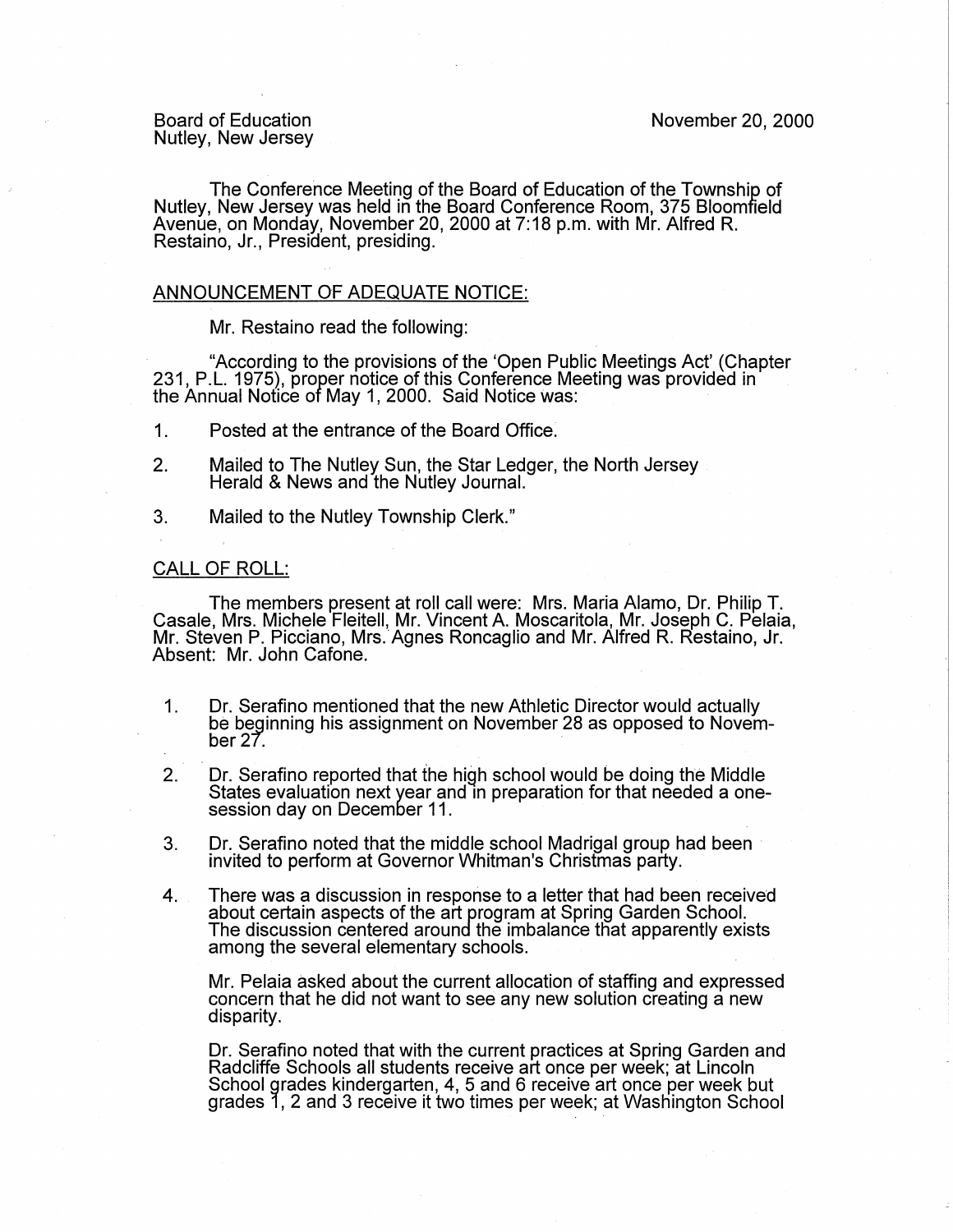all grades receive art once per week except grades 4 and 6 which receive it two periods per week; and at Yantacaw School all grades receive it once per week, however, the periods are approximately one and a half times the norm.

It was noted that the parents did have other concerns about the art program. Dr. Casale said the Spring Garden School parents have told him that they feel the art curriculum's objectives are not being met.

Mr. Moscaritola questioned whether or not we should hire an additional teacher. Dr. Casale suggested adding an aide for the Spring Garden and Radcliffe School art programs.

There was discussion back and forth about the issue of an additional aide or teacher. Mr. Picciano wanted to know how we should decide who would get extra art instruction if we added a teacher. Dr. Casale felt adding the aide would intensify the instruction.

Mr. Picciano asked if there was any policy on the number of special classes each student receives.

- 5. Mr. Moscaritola reported on a proposal he had received from Coca Cola which he was waiting to get in writing.
- 6. Mr. Sincaglia reported on the need to replace the four-wheel drive pick-<br>up truck and plow. He noted the state contract for such a truck was available with gas or diesel power. He noted that while the diesel was \$4,000 additional and given the fact we would keep the truck for many years, it might be preferable to spend the extra money.

It was unanimously agreed that Mr. Sincaglia purchase this new truck.

- 7. Mr. Sincaglia reported on a request from the Parks and Recreation Department for a meeting about the lacrosse program and the meeting was scheduled for November 27.
- 8. Mrs. Fleitell asked some questions related to the audit, particularly with respect to the recommendations concerning the IEP issue. Mr. Sincaglia responded to these questions.

Mr. Pelaia said he was gratified to know that someone was watching and felt the current audit firm was doing a much better job.

There was also a discussion about how monies are collected at the schools and a request made that principals provide an explanation as to how fund raising is done in the schools.

- 9. Mr. Restaino said he felt Board members should receive notice when different events are being held such as the recent visit by American Legion members to the schools concerning Veterans' Day.
- 10. Mrs. Alamo noted that she had been asked by a group who wanted to know the Board's position or time frame for deciding on naming Yantacaw School for John Walker.
- 11. Dr. Casale wanted to know about the status of the back pack situation and there was a brief discussion about this matter.